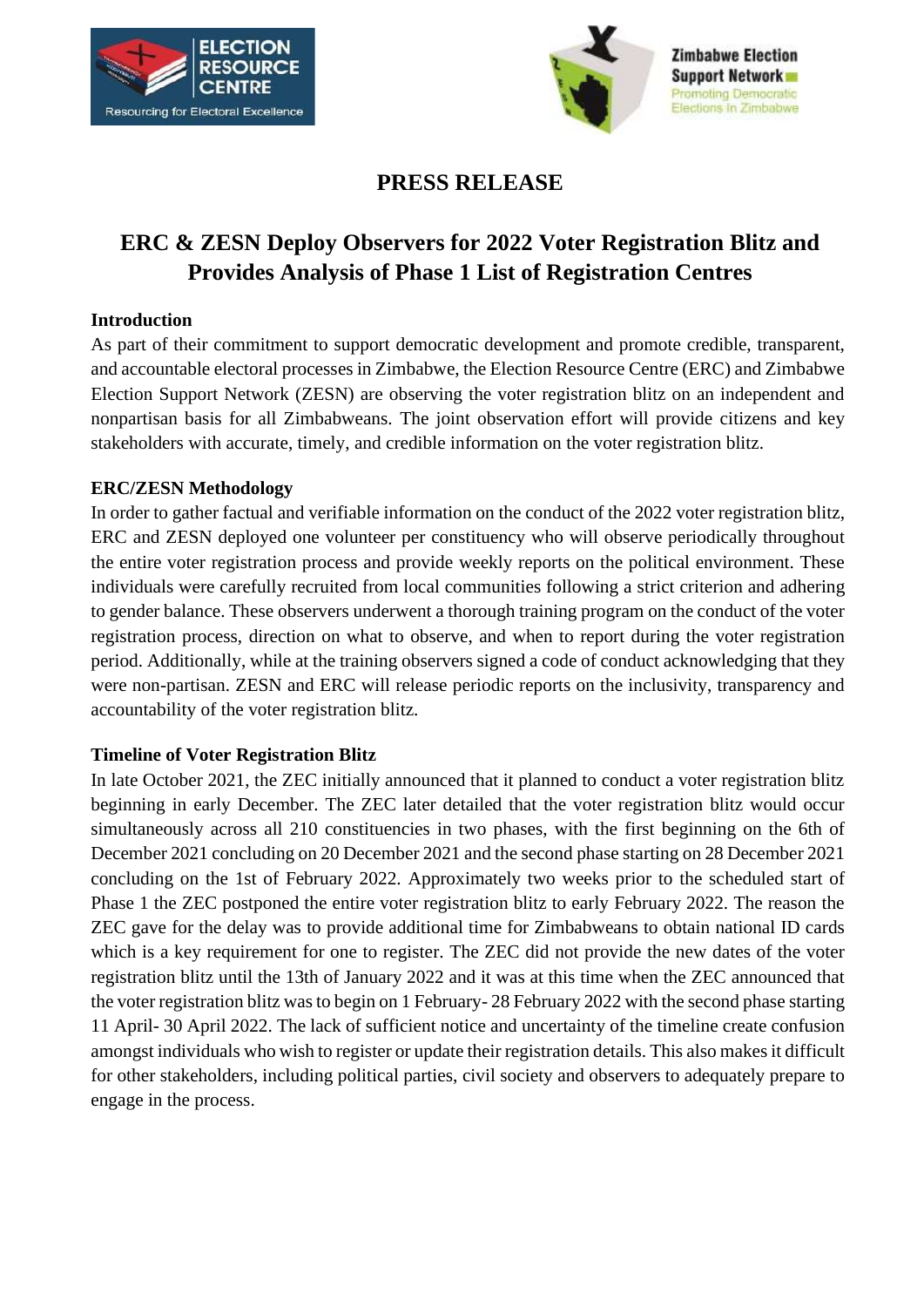#### **Issues with Accreditation**

While ERC and ZESN appreciate the accreditation extended to their observers by the ZEC, there were a number of administrative challenges that affected the timely deployment of ERC and ZESN's observers. In past processes, ZEC conducted accreditation at all the provincial centres. However, ZEC without advanced notification only accredited observers in two provincial centres, Bulawayo and Harare, requiring last minute changes to ERC and ZESN's training plans, since the observers from all provinces had to travel to either of the centres, this had significant financial implications. Further, the Accreditation Committee did not meet as announced in advance of Phase 1 of the voter registration blitz. Instead, the Committee only met on Monday 31st of January 2022 with accreditation at the Harare Accreditation Centre starting on the 1st of February and accreditation at the Bulawayo Accreditation Centre starting on the 3rd of February 2022 (Phase 1 started 1st February). As a result of the administrative decisions, it was not possible for ERC and ZESN to deploy observers in the first week of Phase 1 of the voter registration blitz as planned. These administrative challenges undermined the civic society oversight of the blitz.

## **Initial Analysis of the Distribution Voter Registration Centres**

On 25 January 2022, the ZEC released a List of Voter Registration Centres for Phase 1 of the Voter Registration Blitz. As part of its overall observation effort of the voter registration blitz, ERC and ZESN analysed the distribution of voter registration centres. For the voter registration process to be inclusive it must afford all eligible individuals relatively equal access to register for the first time or update their registration details. The distribution of voter registration centres can have a profound impact on access to the process and hence its inclusiveness and credibility. In practice, this means there should be relatively more registration centres in rural areas than urban areas due to lower population densities. At the same time, registration centres in urban areas, being more densely populated, should generally be open for more days than those in rural areas. Further, the distribution of voter registration centres should take into account geographic variations in the voting age population (VAP). While the current blitz is an update of the existing voters list, and only unregistered individuals or those needing to update their details need to register, VAP is still a good indicator of relative demand for voter registration. In general, areas with relatively higher VAP should have more total days of voter registration than areas with relatively lower VAP for individuals to have equal access to the process. In practice, while urban areas should have a higher VAP per registration centre, the VAP per day of voter registration should be relatively uniform across the country.

Overall, for Phase 1 of the voter registration blitz, ERC and ZESN's analysis shows:

- 1. The list is missing registration centres for four constituencies Mutoko East, Mutoko South and Uzumba (in Mashonaland East) as well as Chirumanzu (Midlands).
- 2. There are more registration centres in rural areas reflecting lower population densities (2,132 vs 582 registration centres).
- 3. Urban registration centres are scheduled to be open more days than rural ones (2.7 vs 2.1 days) reflecting higher population density.
- 4. However, urban registration centres are open for an insufficient number of days compared to rural registration centres to provide individuals in urban areas an equal opportunity to register to vote. The VAP per day for urban areas is 1,571 compared to 942 for rural areas. This means that urban centres will have to process 70% more individuals than rural centres to have comparable registration rates.
- 5. There are 14 constituencies with high VAP per day (over 2,000) that require additional days of voter registration to provide individuals an equal opportunity to register.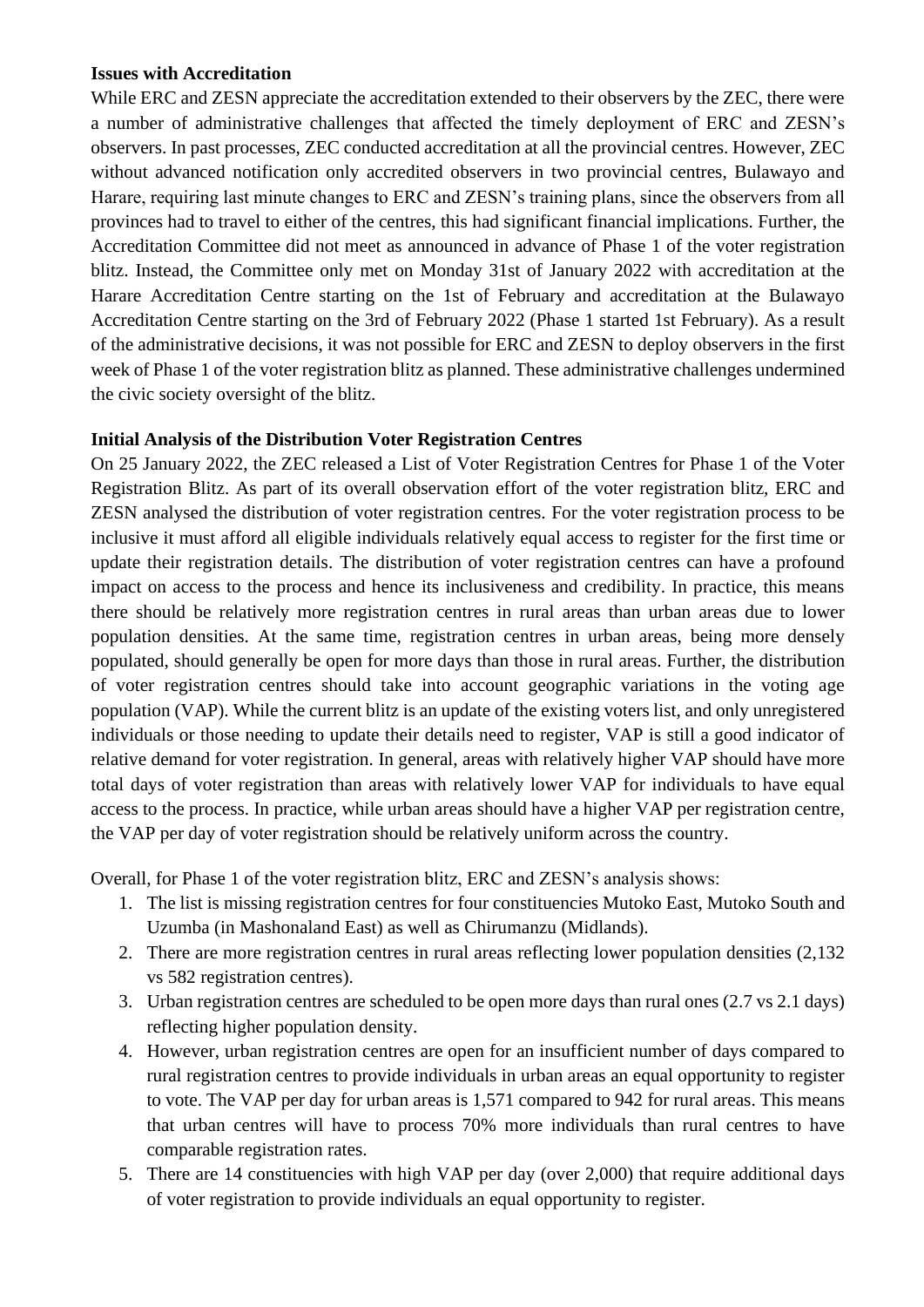Please refer to *Annex 1: Initial Analysis of the Distribution Voter Registration Centres* for additional information on the distribution of registration centres.

#### **Contact Information**

#### **Election Resource Centre (ERC)**

Chairperson: +263 772 432 646 Executive Director: +263 773 963 785 Tel: 0242-752774 Toll Free: 08080 219 information@erczim.org Twitter; @ercafrica; Instagram: @ercafrica Facebook: ElectionResourceCentre

# **Zimbabwe Election Support Network (ZESN)**

Chairperson: +263772234891 Executive Director: + +263 712415902 +263 (242) 791443, 798193, 791803, 250736 info@zesn.net or zesn2011@zesn.net or visit [www.zesn.org.zw,](http://www.zesn.org.zw/) Twitter: @ZESN1 Facebook: Zimbabwe-Election-Support-Network (ZESN)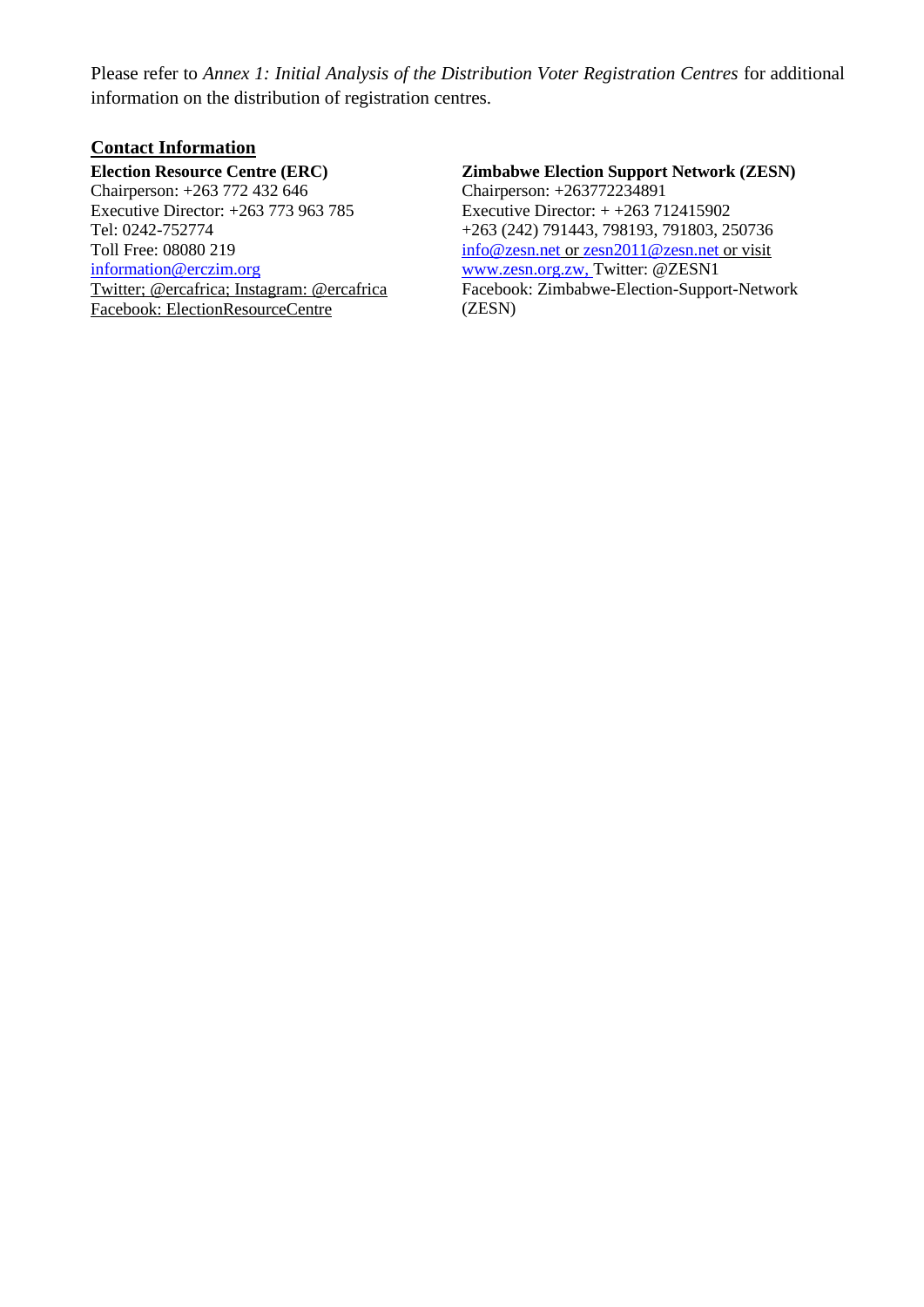### **Annex 1: Initial Analysis of the Distribution Voter Registration Centres**

#### Phase 1 List of Registration Centres Statistics

The Phase 1 list of voter registration centres has a total of 2,714 locations where voter registration will take place with centres in all ten provinces; in 206 of 210 constituencies and 1,316 of 1,956 wards (67%). As anticipated, the majority of registration centres are in rural areas with 2,132 (78.6%) in rural areas and 582 (21.4%) in urban areas However, no registration centres were listed for four constituencies: Mutoko East, Mutoko South and Uzumba (all in Mashonaland East) as well as Chirumanzu (Midlands). Further, only two centres are listed for Luveve (Bulawayo) - far fewer than any other constituency. These omissions may be simple mistakes and ERC and ZESN call upon the ZEC to clarify the Phase 1 list of registration centres for these five constituencies.

During Phase 1, voter registration is scheduled to take place over a total of  $5,991$  days<sup>1</sup> with the average centre open for 2.2 days. 635 centres are scheduled to be open one day, 1,301 open two days, 536 open 3 days, 155 open 4 days and 86 centres open 5 days or more (including Mbuyanehanda Hall in Marondera open 13 days and Town House in Harare open 28 days). Again, as expected, registration centres in urban areas are on average open for longer (2.7 days) than those in rural areas (2.1 days).

| Table 1: Voter Registration (VR) Centres and Total Days of VR by Rural/Urban and Province |                   |                                     |                            |                              |  |  |
|-------------------------------------------------------------------------------------------|-------------------|-------------------------------------|----------------------------|------------------------------|--|--|
| <b>Rural/Urban and</b><br><b>Province</b>                                                 | <b>VR Centres</b> | <b>Percent VR</b><br><b>Centres</b> | <b>Total Days</b><br>of VR | Days per VR<br><b>Centre</b> |  |  |
| Rural                                                                                     | 2,132             | 78.6%                               | 4,405                      | 2.1                          |  |  |
| Urban                                                                                     | 582               | 21.4%                               | 1,586                      | 2.7                          |  |  |
| Total                                                                                     | 2,714             | 100.0%                              | 5,991                      | 2.2                          |  |  |
| Bulawayo                                                                                  | 152               | 5.6%                                | 318                        | 2.1                          |  |  |
| Harare                                                                                    | 273               | 10.1%                               | 895                        | 3.3                          |  |  |
| Manicaland                                                                                | 265               | 9.8%                                | 755                        | 2.8                          |  |  |
| Mashonaland<br>Central                                                                    | 291               | 10.7%                               | 538                        | 1.8                          |  |  |
| <b>Mashonaland East</b>                                                                   | 303               | 11.2%                               | 589                        | 1.9                          |  |  |
| Mashonaland West                                                                          | 325               | 12.0%                               | 629                        | 1.9                          |  |  |
| Masvingo                                                                                  | 368               | 13.6%                               | 746                        | 2.0                          |  |  |
| Matabeleland North                                                                        | 159               | 5.9%                                | 365                        | 2.3                          |  |  |
| Matabeleland South                                                                        | 224               | 8.3%                                | 367                        | 1.6                          |  |  |
| Midlands                                                                                  | 354               | 13.0%                               | 789                        | 2.2                          |  |  |
| Total                                                                                     | 2,714             | 100.0%                              | 5,991                      | 2.2                          |  |  |

Phase 1 of the voter registration blitz is scheduled to relatively equally include municipalities and rural district councils (RDCs). Voter registration is scheduled to take place in 72% of wards

 $1$  Days of voter registration is the sum of the number of voter registration centres times the number of days each centre is scheduled to be open.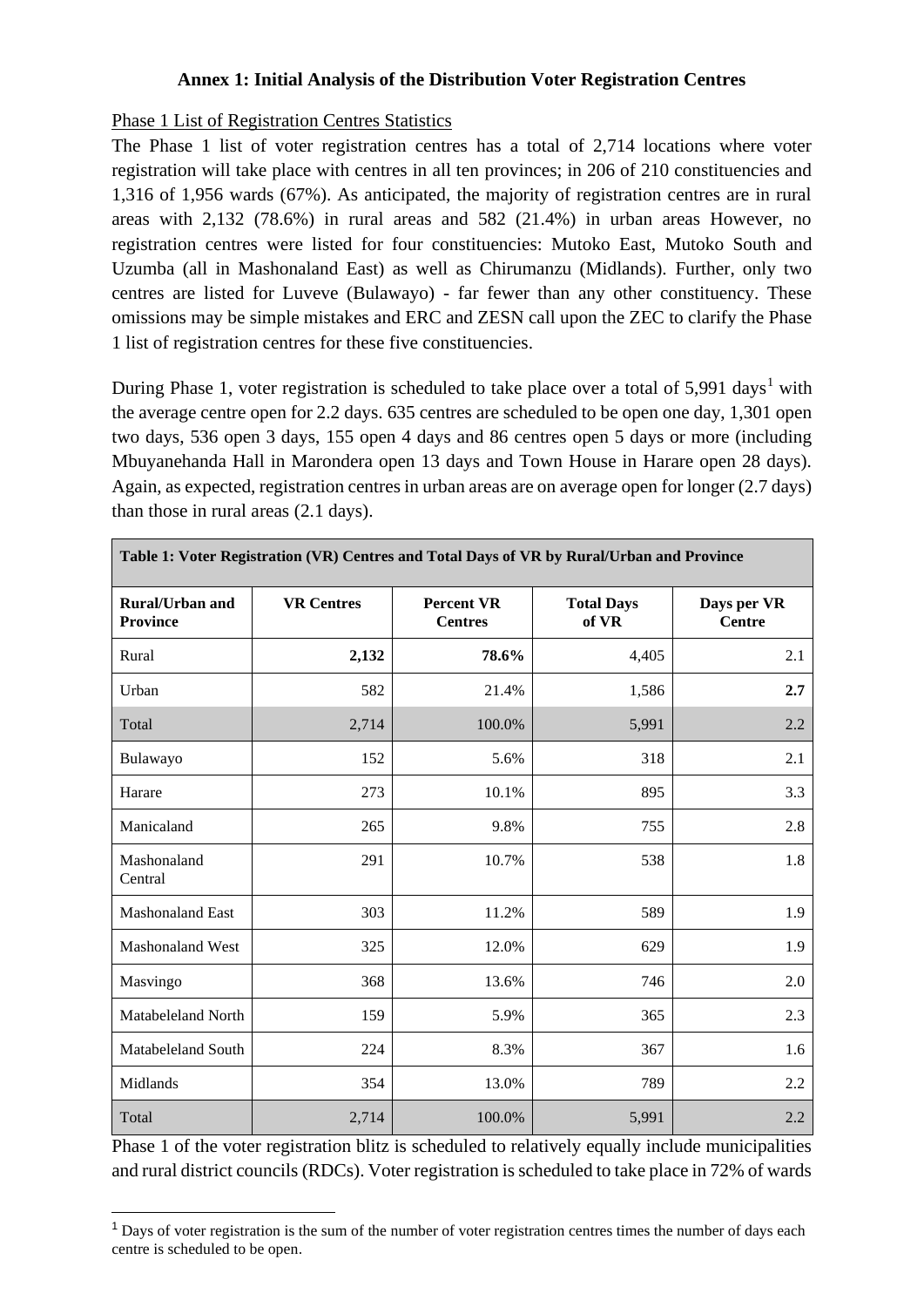in municipalities and 69.6% of wards in RDCs during Phase 1. However, during Phase 1, voter registration is scheduled to take place in only 25.8% of wards in local boards and town councils.

| Table 2: Wards with Voter Registration (VR) by Local Authority Type and Province |              |                                        |                                                |  |  |  |
|----------------------------------------------------------------------------------|--------------|----------------------------------------|------------------------------------------------|--|--|--|
| <b>Local Authority Type</b><br>and Province                                      | All<br>Wards | <b>Wards</b> with<br><b>Phase 1 VR</b> | <b>Percent Wards with</b><br><b>Phase 1 VR</b> |  |  |  |
| Municipalities                                                                   | 268          | 193                                    | 72.0%                                          |  |  |  |
| Local Boards and Town<br>Councils                                                | 120          | 31                                     | 25.8%                                          |  |  |  |
| <b>Rural District Councils</b><br>(RDCs)                                         | 1,568        | 1,092                                  | 69.6%                                          |  |  |  |
| Total                                                                            | 1,956        | 1,316                                  | 67.3%                                          |  |  |  |
| Bulawayo                                                                         | 29           | 26                                     | 89.7%                                          |  |  |  |
| Harare                                                                           | 78           | 67                                     | 85.9%                                          |  |  |  |
| Manicaland                                                                       | 260          | 152                                    | 58.5%                                          |  |  |  |
| <b>Mashonaland Central</b>                                                       | 232          | 149                                    | 64.2%                                          |  |  |  |
| <b>Mashonaland East</b>                                                          | 229          | 127                                    | 55.5%                                          |  |  |  |
| <b>Mashonaland West</b>                                                          | 231          | 150                                    | 64.9%                                          |  |  |  |
| Masvingo                                                                         | 242          | 179                                    | 74.0%                                          |  |  |  |
| Matabeleland North                                                               | 193          | 119                                    | 61.7%                                          |  |  |  |
| Matabeleland South                                                               | 168          | 119                                    | 70.8%                                          |  |  |  |
| Midlands                                                                         | 296          | 228                                    | 77.0%                                          |  |  |  |
| Total                                                                            | 1,958        | 1,316                                  | 67.3%                                          |  |  |  |

## Voting Age Population (VAP) Analysis

 $VAP<sup>2</sup>$  per day of voter registration<sup>3</sup> is a measure of the equality of opportunity to register. It measures the relative number of individuals that will likely need to either newly register or update their registration details per day. Even though this voter registration blitz is an update, as VAP increases the number of individuals who need to newly register or update their registration details are likely to increase. VAP per day of voter registration should be relatively uniform across rural and urban areas as it takes into account both the number of voter registration centres (which are higher in rural areas) and the number of days each centre is open (which is higher in urban areas). A relatively high VAP per day means that relatively more people are likely to be new registrants or update their registration details than in areas with relatively low VAP per day. Therefore, significant variations in VAP per day produces inequities in access to the voter registration process thereby undermining inclusiveness and credibility.

<sup>&</sup>lt;sup>2</sup> VAP figures were estimated from Zimstats official 2020 publications with population estimates for 2022 by district for nine of ten provinces while VAP estimates for Bulawayo are from Zimstats publication "Population Projections Thematic Report 2015" (see [https://www.zimstat.co.zw/population/population-2/\)](https://www.zimstat.co.zw/population/population-2/).

<sup>&</sup>lt;sup>3</sup> VAP per day of voter registration equals the voting age population for an area divided by days of voter registration for that area (which, as noted, is the sum of the number of voter registration centres times the number of days each centre is scheduled to be open.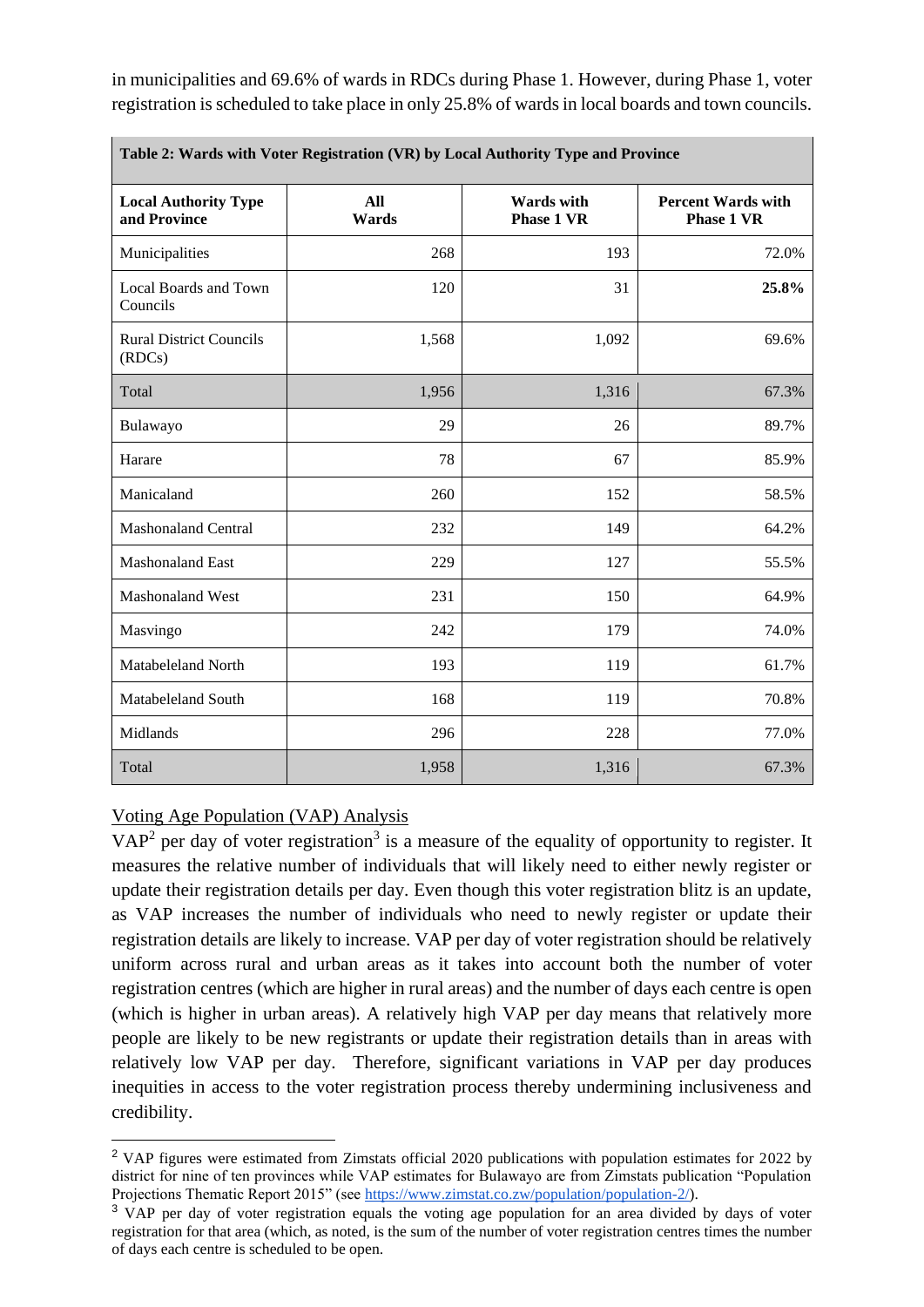As with past voter registration exercises, the list of voter registration centres for Phase 1 raises concern that there are insufficient total days of voter registration in urban areas in general and, in particular, in Harare and to a lesser extent Bulawayo. The VAP per day for rural areas is 942 compared to 1,571 for urban areas Therefore, urban registration centres need to process 70% more individuals than rural centres for equal levels of voter registration. Similarly, Harare has a VAP per day of 1,873 compared to an average of 1,109 and thus registration centres in Harare need to process 70% more individuals than the average registration centre. Bulawayo has a VAP of 1,362 meaning Bulawayo centres will need to process 22% more individuals than the average registration centre. Thus, while registration centres are open for more days in urban areas than rural areas, they open for an insufficient number of days to give people in urban areas (especially in Harare) an equal opportunity to register to vote or update their registration details.

| <b>Province</b>                    |                   |                                   |                                      |                             |                      |  |
|------------------------------------|-------------------|-----------------------------------|--------------------------------------|-----------------------------|----------------------|--|
| <b>Rural/Urban</b><br>and Province | <b>VR Centres</b> | <b>Total Days of</b><br><b>VR</b> | <b>Estimated</b><br>VAP <sup>4</sup> | VAP per VR<br><b>Centre</b> | VAP per Day<br>of VR |  |
| Rural                              | 2,132             | 4,405                             | 4,150,476                            | 1,947                       | 942                  |  |
| Urban                              | 582               | 1,586                             | 2,491,569                            | 4,281                       | 1,571                |  |
| Total                              | 2,714             | 5,991                             | 6,642,045                            | 2,447                       | 1,109                |  |
| Bulawayo                           | 152               | 318                               | 433,223                              | 2,850                       | 1,362                |  |
| Harare                             | 273               | 895                               | 1,675,906                            | 6,139                       | 1,873                |  |
| Manicaland                         | 265               | 755                               | 630,913                              | 2,381                       | 836                  |  |
| Mashonaland<br>Central             | 291               | 538                               | 517,514                              | 1,778                       | 962                  |  |
| Mashonaland<br>East                | 303               | 589                               | 519,336                              | 1,714                       | 882                  |  |
| Mashonaland<br>West                | 325               | 629                               | 738,123                              | 2,271                       | 1,173                |  |
| Masvingo                           | 368               | 746                               | 689,631                              | 1,874                       | 924                  |  |
| Matabeleland<br>North              | 159               | 365                               | 288,228                              | 1,813                       | 790                  |  |
| Matabeleland<br>South              | 224               | 367                               | 281,019                              | 1,255                       | 766                  |  |
| Midlands                           | 354               | 789                               | 868,152                              | 2,452                       | 1,100                |  |
| Total                              | 2714              | 5991                              | 6,642,045                            | 2,447                       | 1,109                |  |

**Table 3: Voting Age Population (VAP) per Day of Voter Registration (VR) by Rural/Urban and** 

Of particular concern are 13 constituencies with a very high VAP per day of voter registration (over 2,000 compared to an average of 1,109). In all these constituencies registration centres will need to process at least 80% more individuals per day than the average registration centre to have equal levels of voter registration. Luveve has the highest VAP per Day of VR of 10,499, however, it is likely that this is because not all of the constituency's centres open during Phase

<sup>&</sup>lt;sup>4</sup> The total estimated VAP for 2022 is approximately 8.9 million for the entire country. The total estimated VAP for the 1,316 wards with voter registration during Phase 1 is approximately 6.6 million.